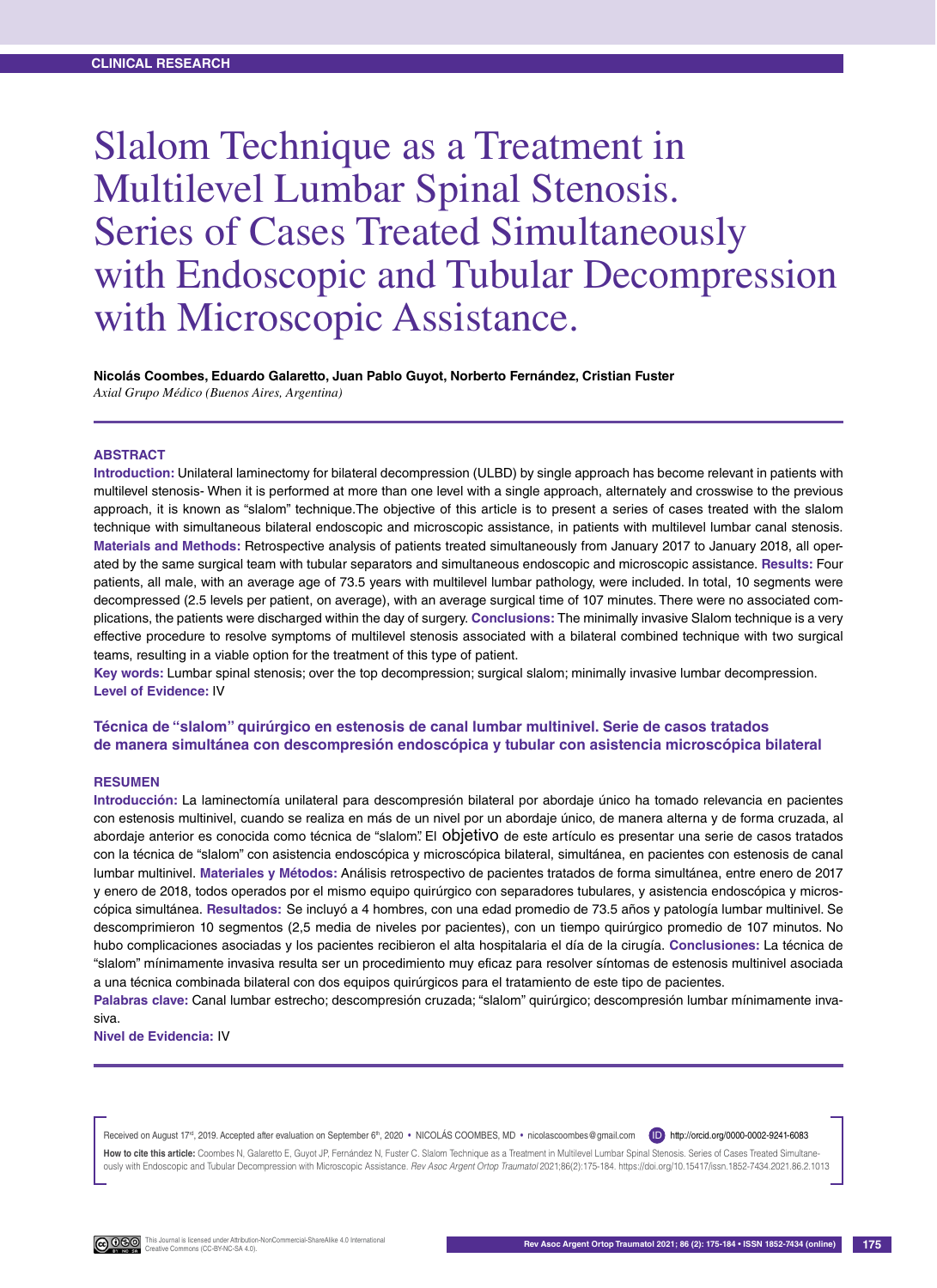## **Introduction**

As the average age of the population increases, the number of patients suffering from a painful degenerative disease of the lumbar spine increases.1,2 Laminectomy has traditionally been considered the treatment of choice for patients with spinal stenosis that does not respond to conservative treatment.<sup>3</sup> Isolated open decompression can cause instability and recurrent lumbar pain, leading to fusion surgery.4,5

In recent years, less invasive alternatives to laminectomy have been developed.<sup>6</sup>

Unilateral laminotomy for bilateral decompression, in particular, is considered an effective and safe technique that reduces tissue damage when compared to open techniques. $7-10$ 

The lumbar decompression surgery called "cross decompression" is performed through a unilateral approach and allows decompression to be achieved bilaterally. When this technique is performed in more than one segment with alternate approaches, it is called the "slalom" technique. This technique has become a surgical treatment option for multilevel degenerative lumbar spinal stenosis.<sup>11</sup>

In open surgeries, laminectomy is associated with longer skin incisions to reach two or more segments. The muscles must be retracted further and partial resection of the inferior and superior facets must be performed in two or more segments on the same side of the approach. This results in increased unilateral collateral damage to the muscles and joints, which counteracts the microsurgical philosophy of this technique.<sup>12,13</sup>

The objective of this article is to provide a technical description of the "slalom" alternated multi-level lumbar decompression technique, performed simultaneously with two surgeons, and to communicate the preliminary results.

## **Materials and methods**

We conducted a retrospective analysis of patients who underwent minimally invasive decompression with a multilevel slalom technique for lumbar spinal stenosis between January 2017 and January 2018.

Surgical time, treated segments, operative complications and length of hospital stay were evaluated. All patients were evaluated before surgery, 30 days after surgery and a year after surgery using the visual analog scale. Patient satisfaction was determined using the Weiner scale and modified Macnab criteria.

The four patients in the series presented multilevel lumbar spinal stenosis visible on magnetic resonance imaging (Figure 1), and long-standing radicular pain and gait claudication without segmental instability, which were evaluated on flexion and extension radiographs.

In this series, the diagnoses were: multilevel degenerative disc disease (3 patients), congenital lumbar spinal stenosis (one case), and narrow lumbar canal due to ligamentum flavum hypertrophy (4 patients).

The patients were treated by the same surgical team, simultaneously. Student's t test was used for the preoperative and postoperative independent paired variables to obtain their statistical value. The EPI info 7.2.2.6 (2018) program was used. After a partial response to conservative treatments, all patients were scheduled for surgery.

#### **Surgical technique**

The surgery was performed simultaneously, with one surgeon per side. One of them performed tubular surgery with endoscopic assistance (EasyGo 1 equipment, Karl-Storz), while, on the contralateral side, an OPMI Pentero 800 microscope (Zeiz) with a METRX tubular separator (Medtronic) was used.

The patient was placed in the prone decubitus position and general anesthesia was administered. Lateral fluoroscopy was used to mark the location of the skin incision. Both surgeons determine the incisions according to the level to be treated (Figure 2).

Both procedures share the same entry system, so dilators and a 20 mm working channel are used (Figure 3).

In order to be able to work simultaneously, decompressions are performed at alternate levels and with the microscope slightly angled so as not to obstruct the movements of the opposing surgeon. This arrangement, together with the use of endoscopic assistance, provides the technical advantage of allowing the use of multiple equipment at the same time and not hindering the maneuvers of the opposing surgeon, because the optic is 25 °. Decompression is performed according to the unilateral laminotomy technique for bilateral decompression described by Hartl et al.1 The objective is to perform a complete flavectomy from the caudal pedicle to the cranial insertion of the ligamentum flavum.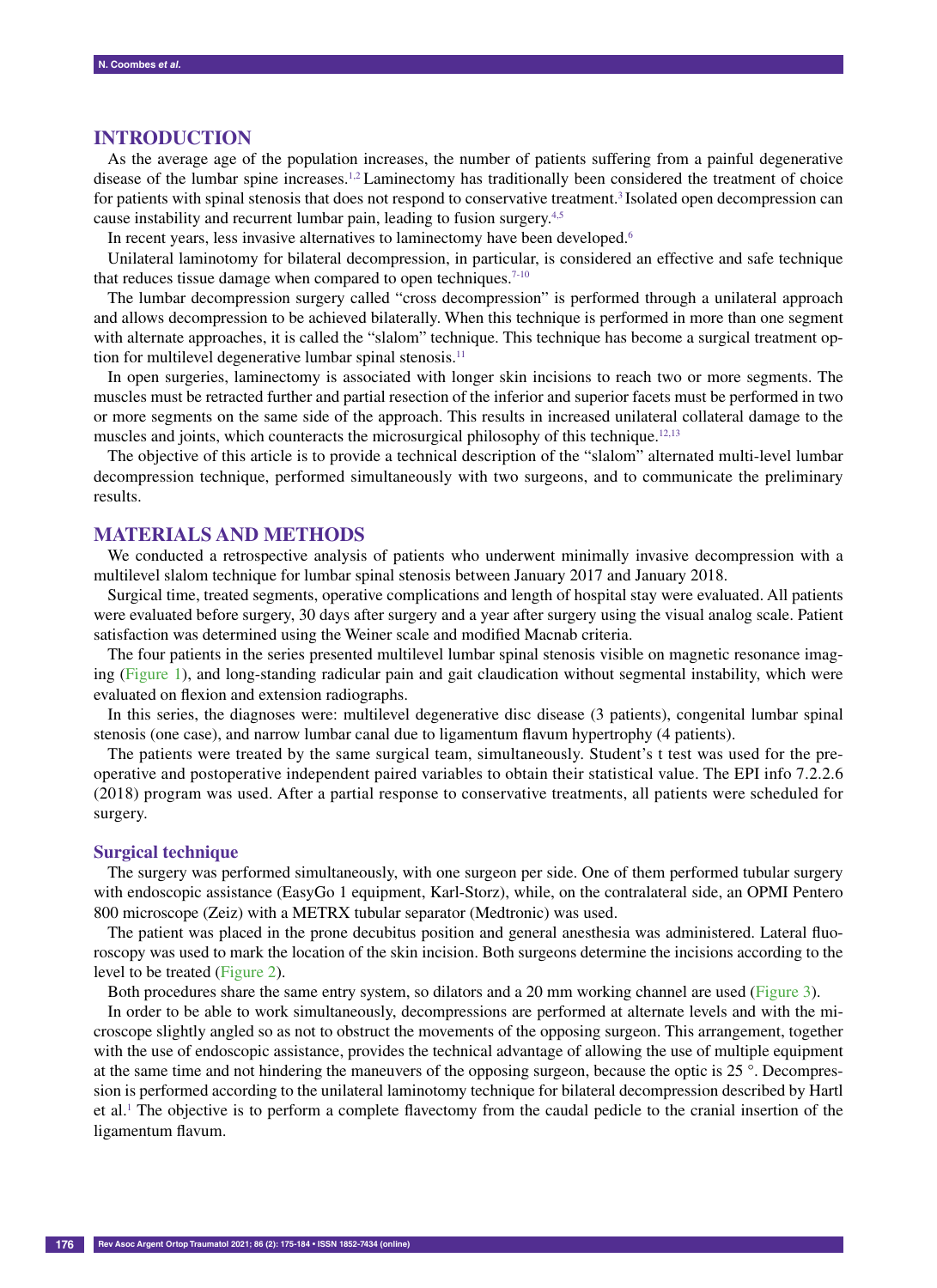

**Figure 1.** MRI, T2- weighted sequence. **A.** Axial planes. Multilevel spinal stenosis is observed. **B.** Sagittal plane. Multilevel disc compromise is observed.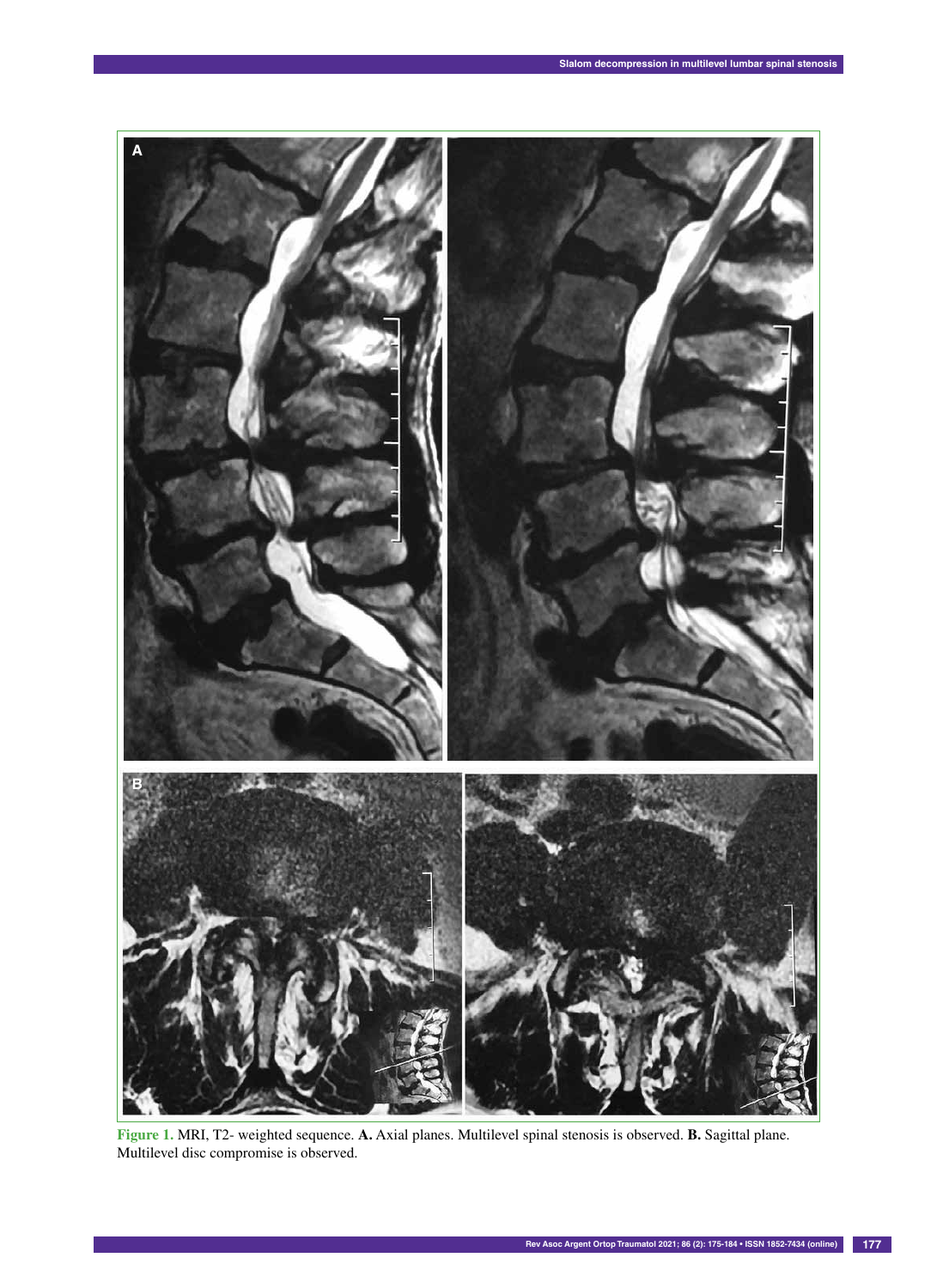

Figure 2. Position of both tubes, lateral view of the image intensifier.



**Figure 3.** Surgical layout of both systems.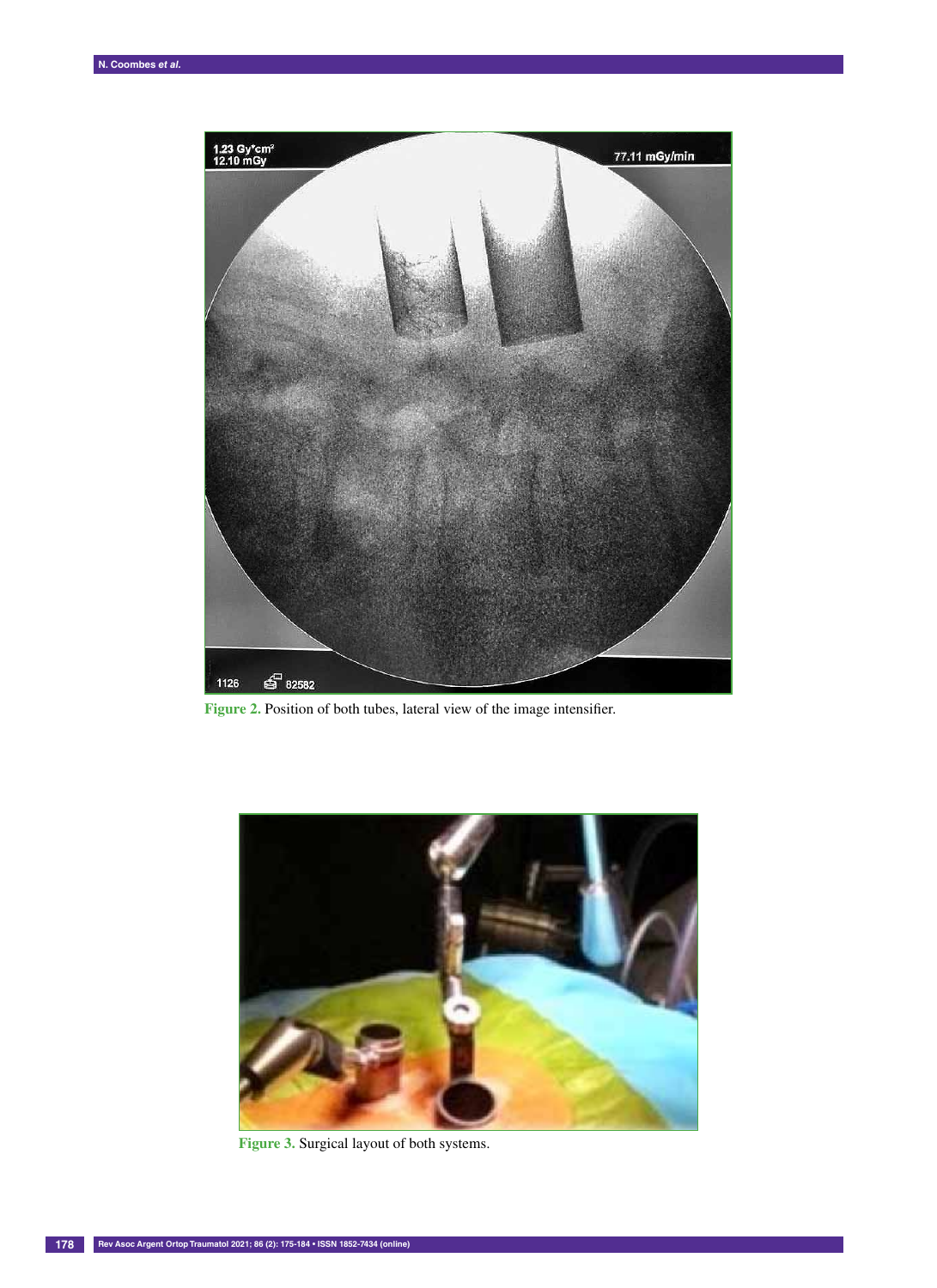The sequence is different for both sides. The *first stage* could be considered taking as reference the surgeon on the side that uses the microscope and performs decompression ipsilateral to the approach. On the contralateral side, where the endoscope is used, which is located at the supra-adjacent or infra-adjacent level, the surgery begins by cross-decompression next to the approach using the *over the top* technique (Figure 4).

In a *second stage*, taking as a reference the sequence of the surgeon using the microscope, the operating table is tilted together with an angle of the tube towards the midline to perform cross decompression and, on the endoscope side, the side ipsilateral to the approach is decompressed (Figure 5).

Before removing the tube, the site is thoroughly washed with abundant physiological solution. Hemostasis for epidural venous plexus Hermetic closure of the fascia, the subcutaneous cell tissue and the skin.



**Figure 4.** First stage of surgery, taking as a reference the surgeon who uses a microscope. It begins by decompressing the ipsilateral side of the approach. The endoscope is used to decompress the contralateral side.



**Figure 5.** Second stage of surgery. The surgical table is tilted to achieve contralateral decompression with the microscope. The endoscope is used to decompress the side of the approach.

## **Findings**

Between January 2017 and January 2018, four men (mean age 73.5 years, range 70-77) underwent surgery. The comorbidities were 13: systemic arterial hypertension (4 cases), oral anticoagulation (3 cases), chronic obstructive pulmonary disease (2 cases), coronary artery disease / stent placement (3 cases), Parkinson's disease (1 case). The decision on which side to perform each of the techniques was made according to the comfort of the team (Table 1). The total number of decompressed levels was 10 (average 2.5 levels per patient) with involvement between L2 and L5. The most compromised segments were L3 and L4 in 70% of the cases, followed by L5 and L2. The average surgical time was 107.75 min (range 86-123) and no complications were recorded during the procedure.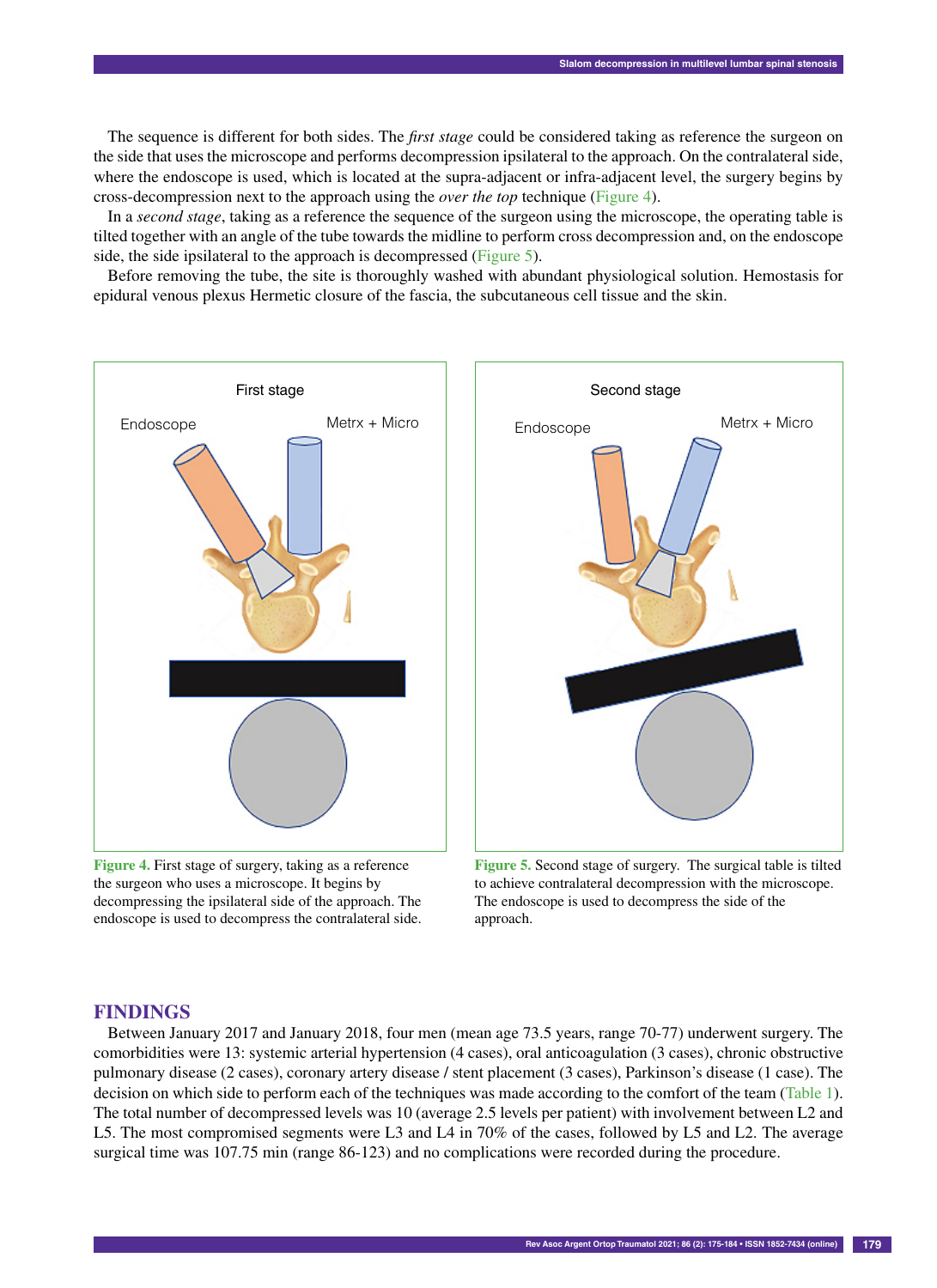#### **Table 1.** Demographic data

| Demographic data      |                |
|-----------------------|----------------|
| Number of patients    | 4              |
| <b>Sex</b>            | M              |
| Age                   | 73,5 (70-77)   |
| Previous blocks       | 51             |
| Comorbidities         | 13             |
| Systemic hypertension | $\overline{4}$ |
| Oral anticoagulation  | 3              |
| <b>COPD</b>           | $\mathfrak{D}$ |
| Heart disease         | $\mathcal{E}$  |
| Parkinson's disease   | 1              |

In the immediate postoperative period, patients were instructed to walk 2 hours after the end of the surgery. All patients were discharged after an average hospital stay of 11.5 h (range 9-18). There were no complications in the immediate postoperative period nor in the follow-up, which, on average, lasted 26 months (range 18-33) (Table 2).

Using the modified Macnab satisfaction criteria, three patients rated the outcome as excellent and one as very good. According to the Weiner scale, the four patients perceived that the procedure had been very or quite successful and would recommend it to other patients.

The improvement in the clinical results obtained was very favorable, the average VAS score was 8/10; in the immediate postoperative period it was  $2/10$  (p <0.05) and after one year it was 2.2 / 10.

| ັ                    |                         |
|----------------------|-------------------------|
| <b>Surgical data</b> |                         |
| Time                 | 107,7 (86-123)          |
| <b>Stay</b>          | $11,5$ hr. $(9-18$ hr.) |
| Complications        | N <sub>o</sub>          |
| <b>Revisions</b>     | N <sub>o</sub>          |
| Affected levels      | 10                      |
| $L2-L3$              | 1                       |
| $L3-L4$              | $\overline{4}$          |
| $L4-L5$              | $\overline{4}$          |
| $L5-S1$              | 1                       |

**Table 2.** Surgical data and levels treated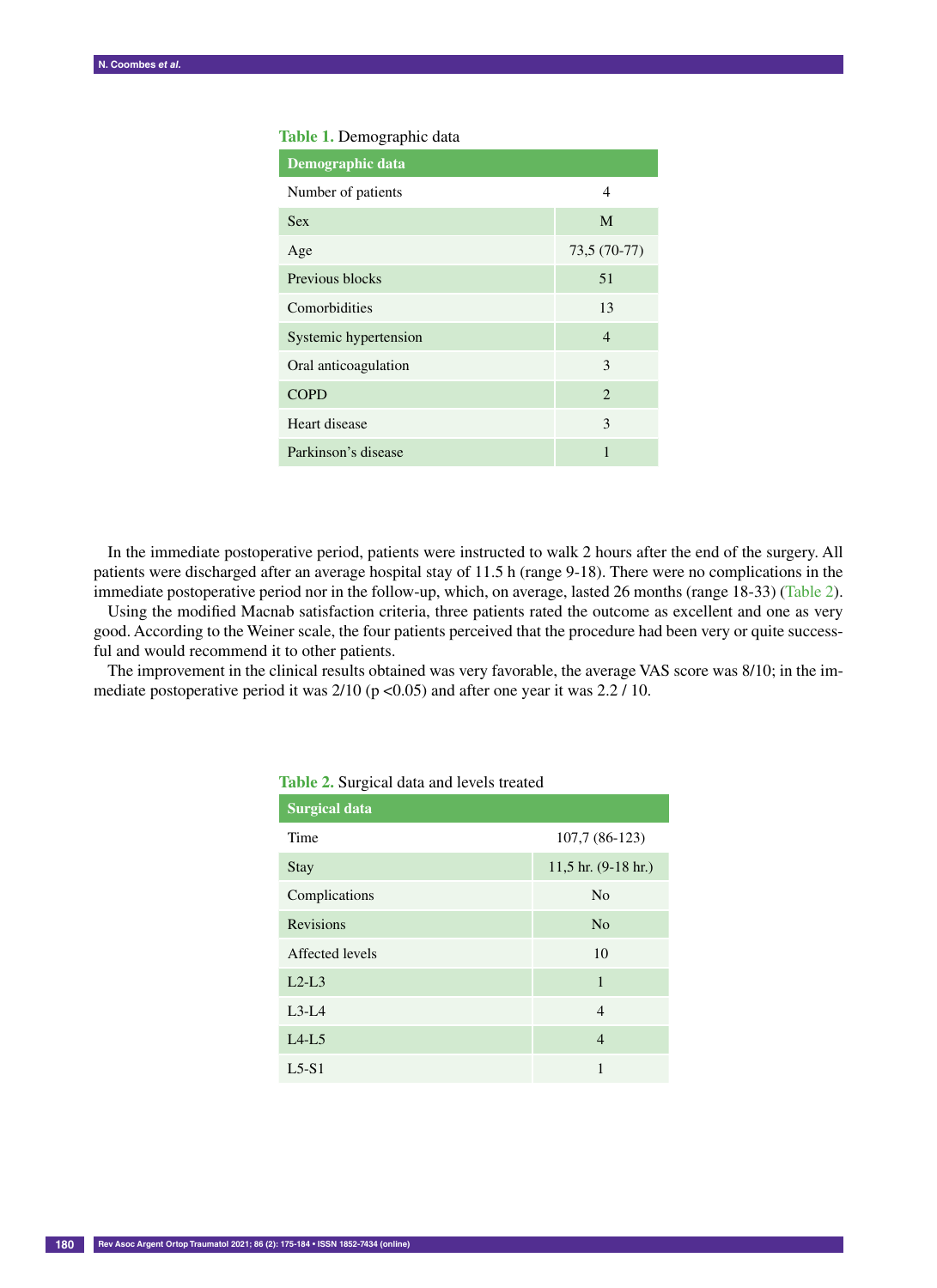Figure 6 and Table 3 summarize the postoperative clinical assessment using the visual analog scale and satisfaction according to the modified MacNab and Weiner criteria.



**Figure 6.** Visual analog scale in the immediate postoperative period and one year after surgery with a significant improvement (p <0.05).

| <b>Postoperative satisfacion</b> |     |
|----------------------------------|-----|
| <b>Modified macnab</b>           |     |
| Excellent                        | 3/4 |
| Good                             | 1/3 |
| Fair                             |     |
| Poor                             |     |
| Weiner                           |     |
| Successful                       | 2/4 |
| Quite successful                 | 2/4 |
| Not very successful              |     |
| Failure                          |     |

| <b>Table 3.</b> Postoperative satisfaction results according to |
|-----------------------------------------------------------------|
| the modified Macnab and Weiner criteria.                        |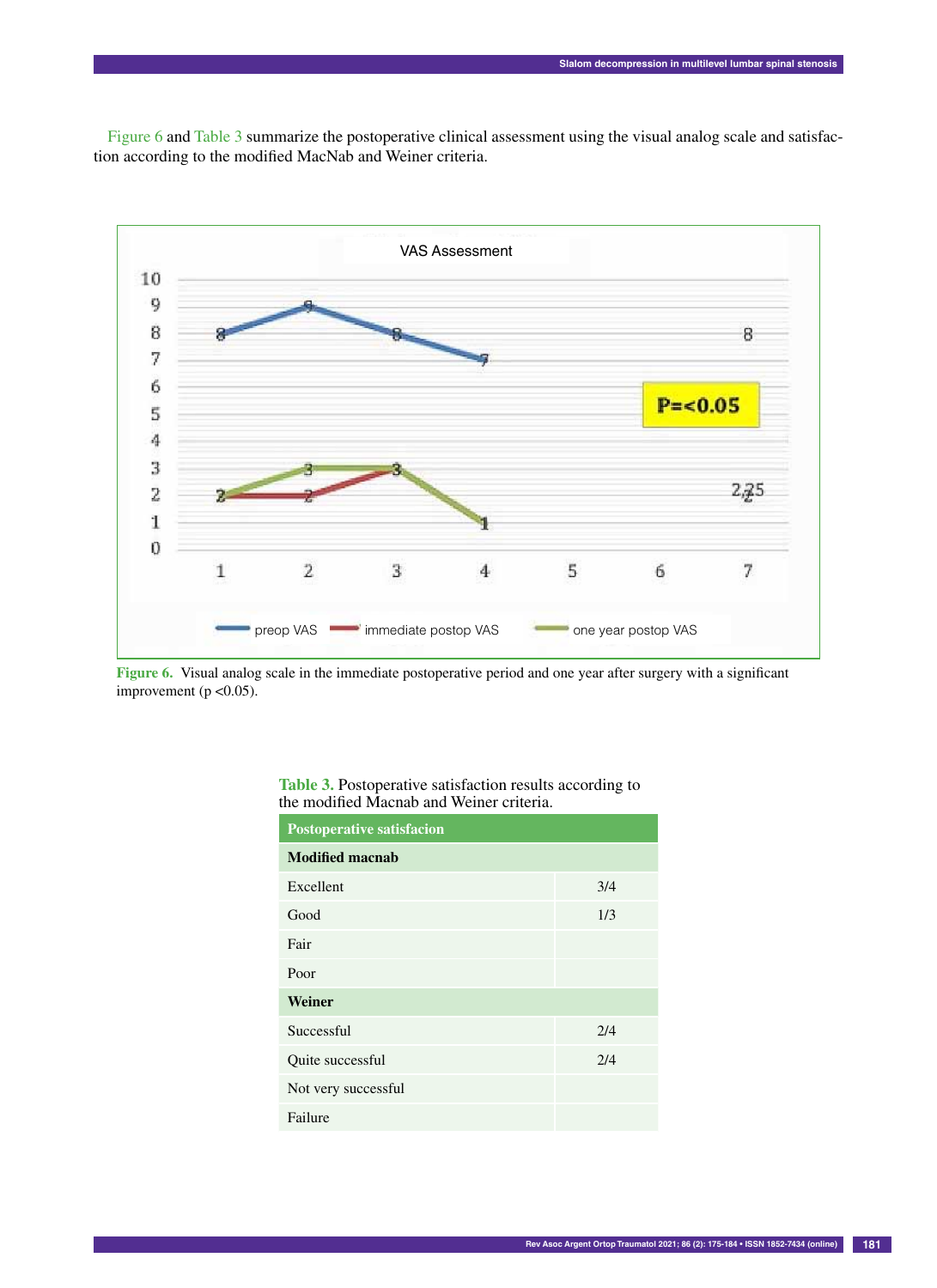## **Discussion**

The progressive advance in life expectancy and quality of life, together with the possibility of having better diagnostic options, have made spinal stenosis the most frequent pathology in spinal centers in the Western world.<sup>4,8</sup> Conventional laminectomy has been the traditional surgical treatment for decades. Although the postoperative development of segmental instability is a multifactorial problem, unnecessary damage to the anatomical structures that stabilize the capsuloligamentary complex has always been a problem with this technique.<sup>14</sup> At the same time, with this surgical strategy, the possibility of scar tissue formation and epidural fibrosis increases with the potential appearance of radicular symptoms in the postoperative period.<sup>12,13</sup>

Cross-over decompression using a unilateral approach has certain advantages: it significantly minimizes the risks of epidural fibrosis, the muscles retract only on one side, and the area of the spinal canal that is exposed to the surrounding tissue remains small. This reduces the area of potential scar formation. Furthermore, the integrity of the contralateral facet joint remains almost completely intact.11 These advantages are generally lost in patients with multisegmental diseases that represent more than 50% of the population in people  $> 65$  years.<sup>15</sup>

At the same time, in patients with multisegmental pathologies, performing a unilateral approach entering always through the same side leads to an increase in muscle injury. Furthermore, the elimination of the medial part of the descending facet in two or more levels of the same side can cause unilateral functional problems. This becomes even more important when spinal stenosis is associated with a degenerative deformity, such as degenerative spondylolisthesis or *de novo* scoliosis.<sup>16,17</sup>

The "slalom" technique could be an option to minimize collateral damage or make it more balanced while maintaining the advantages of minimally invasive surgery in selected patients. Although this was a small series of patients, there were no complications.

In most reports, the described technique is used to treat each segment in a deferred way. The results of the tandem treatment of multiple segments with bilateral microscopic assistance have recently been published and the functional results were similar to those of our series.<sup>18</sup>

We have not found reports on the treatment with simultaneous combined techniques for this condition. In our case, the use of two different methods (endoscope and microscope) is due to different learning curves, but mainly to a better use of the physical space of the operating room.

#### **Limitations and advantages**

This series shows the first results of our experience with a new technique. Surgical time is likely to decrease with an increasing learning curve.19 The objective was to present a technical note on how we plan the treatment in this type of pathology. We consider it an advantage to be able to use this technique in patients with multiple comorbidities to avoid admission to the operating room in stages.

An obvious limitation and challenge of this technique is the increased need for resources, as it requires access to an endoscope, and its learning curve. In our case, we used it due to the lack of access to another microscope and the reduced space within the operating room.

## **Conclusions**

The results summarize our first experience with simultaneous combined techniques for multilevel minimally invasive lumbar decompression. This technique is safe and allows to obtain very good results. It could be considered as a valid option to treat patients with multilevel lumbar spinal stenosis and multiple comorbidities, as it is an effective technique to alleviate symptoms and, when performed in combination with two teams, would avoid the need for multiple interventions.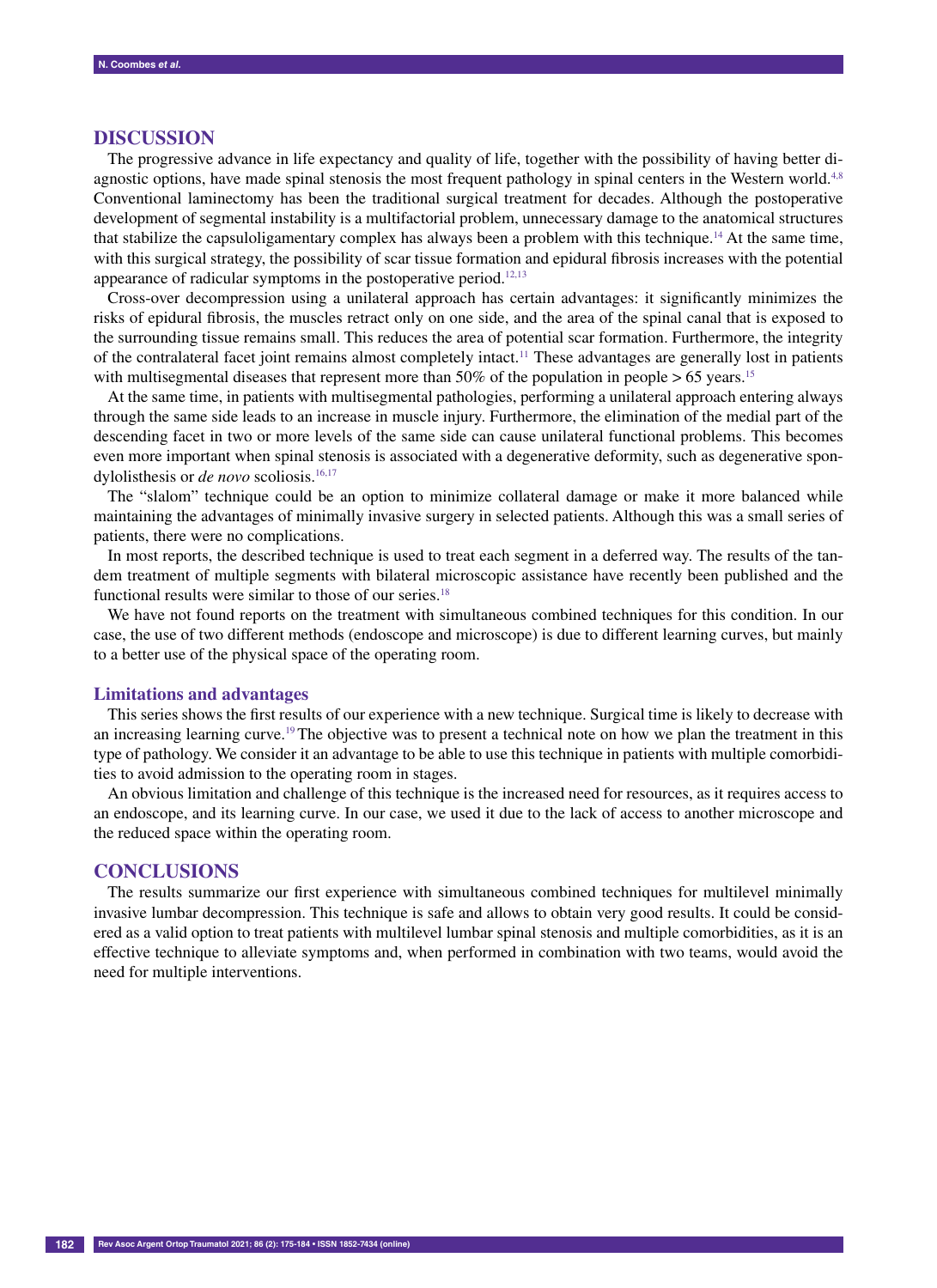Conflict of interests: The authors declare they do not have any conflict of interests.

E. Galaretto ORCID ID: https://orcid.org/0000-0003-4121-8228 J. P. Guyot ORCID ID: https://orcid.org/0000-0001-6524-4426

N. Fernández ORCID ID: https://orcid.org/0000-0002-5250-5399 C. Fuster ORCID ID: https://orcid.org/0000-0002-5293-0846

# **References**

––––––––––––––––––

- 1. Costa F, Sassi M, Cardia A, Ortolina A, De Santis A, Luccarell G, et al. Degenerative lumbar spinal stenosis: analysis of results in a series of 374 patients treated with unilateral laminotomy for bilateral microdecompression. *J Neurosurg Spine* 2007;7(6):579-86. https://doi.org/10.3171/SPI-07/12/579
- 2. Deyo RA, Ciol MA, Cherkin DC, Loeser JD, Bigos SJ. Lumbar spinal fusion. A cohort study of complications, reoperations, and resource use in the Medicare population. *Spine (Phila Pa 1976)* 1993;18(11):1463-70. PMID: 8235817
- 3. Becker P, Bretschneider W, Tuschel A, Ogon M. Life quality after instrumented lumbar fusion in the elderly. *Spine (Phila 1976)* 2010;35(15):1478-81. https://doi.org/10.1097/BRS.0b013e3181c62294
- 4. Fredman B, Arinzon Z, Zohar E, Shabat S, Jedeikin R, Fidelman ZG, et al. Observations on the safety and efficacy of surgical decompression for lumbar spinal stenosis in geriatric patients. *Eur Spine J* 2002;11(6):571-4. https://doi.org/10.1007/s00586-002-0409-7
- 5. Kilinçer C, Steinmetz MP, Sohn MJ, Benzel EC, Bingaman W. Effects of age on the perioperative characteristics and short-term outcome of posterior lumbar fusion surgery. *J Neurosurg Spine* 2005;3(1):34-9. https://doi.org/10.3171/spi.2005.3.1.0034
- 6. Machado GC, Ferreira PH, Yoo RI, Harris IA, Pinheiro MB, Koes BW, et al. Surgical options for lumbar spinal stenosis. *Cochrane Database Syst* 2016;11(11):CD012421. https://doi.org/10.1002/14651858.CD012421
- 7. Overdevest GM, Jacobs W, Vleggeert-Lankamp C, Thome C, Gunzburg R, Peul W. Effectiveness of posterior decompression techniques compared with conventional laminectomy for lumbar stenosis. *Cochrane Database Syst Rev* 2015;(3):CD010036. https://doi.org/10.1002/14651858.CD010036.pub2
- 8. Oertel MF, Ryang YM, Korinth MC, Gilsbach JM, Rohde V. Long-term results of microsurgical treatment of lumbar spinal stenosis by unilateral laminotomy for bilateral decompression. *Neurosurgery* 2006;59(6):1264-70. https://doi.org/10.1227/01.NEU.0000245616.32226.58
- 9. Schöller K, Alimi M, Cong GT, Christos P, Härtl R. Lumbar spinal stenosis associated with degenerative lumbar spondylolisthesis: a systematic review and meta-analysis of secondary fusion rates following open vs. minimally invasive decompression. *Neurosurgery* 2017;80:355-67. https://doi.org/10.1093/neuros/nyw091
- 10. Papavero L, Thiel M, Fritzsche E, Kunze C, Westphal M, Kothe R. Lumbar spinal stenosis: prognostic factors for bilateral microsurgical decompression using a unilateral approach. *Neurosurgery* 2009;65(6 suppl):182-7. https://doi.org/10.1227/01.NEU.0000341906.65696.08
- 11. Mayer HM, Microsurgical decompression of acquired (degenerative) central and lateral spinal canal stenosis. En: Mayer HM (ed.). *Minimally invasive spine surgery*. Berlin, Germany: Springer; 2000:105-16.
- 12. LaRocca H, Macnab I. The laminectomy membrane: studies in its evolution, characteristics, effects and prophylaxis in dogs. *J Bone Joint Surg Br* 1974:56(3):545-50. https://doi.org/10.1302/0301-620X.56B3.545
- 13. Raffo CS, Lauerman WC. Predicting morbidity and mortality of lumbar spine arthrodesis in patients in their ninth decade. *Spine (Phila Pa 1976)* 2006;31(1):99- 103. https://doi.org/10.1097/01.brs.0000192678.25586.e5
- 14. Boukebir MA, Berlin CD, Navarro-Ramirez R, Heiland T, Schöller K, Rawanduy C, et al. Ten-step minimally invasive spine lumbar decompression and dural repair through tubular retractors. *Oper Neurosurg (Hagerstown)* 2017;13(2):232-45. https://doi.org/10.1227/NEU.0000000000001407
- 15. Hall S, Bartleson JD, Onofrio BM, Baker HL Jr., Okazaki H, O'Duff JD. Lumbar spinal stenosis: clinical features, diagnostic procedures, and results of surgical treatment in 68 patients. *Ann Int Med* 1985;103(2);271-5. https://doi.org/10.7326/0003-4819-103-2-271
- 16. Usman M, Ali M, Khanzada K, Ishaq M, Naeem-ul-Haq, Aman R, et al. Unilateral approach for bilateral decompression of lumbar spinal stenosis: a minimal invasive surgery. *J Coll Physicians Surg Pak* 2013;23(12):852- 6. PMID: 24304987